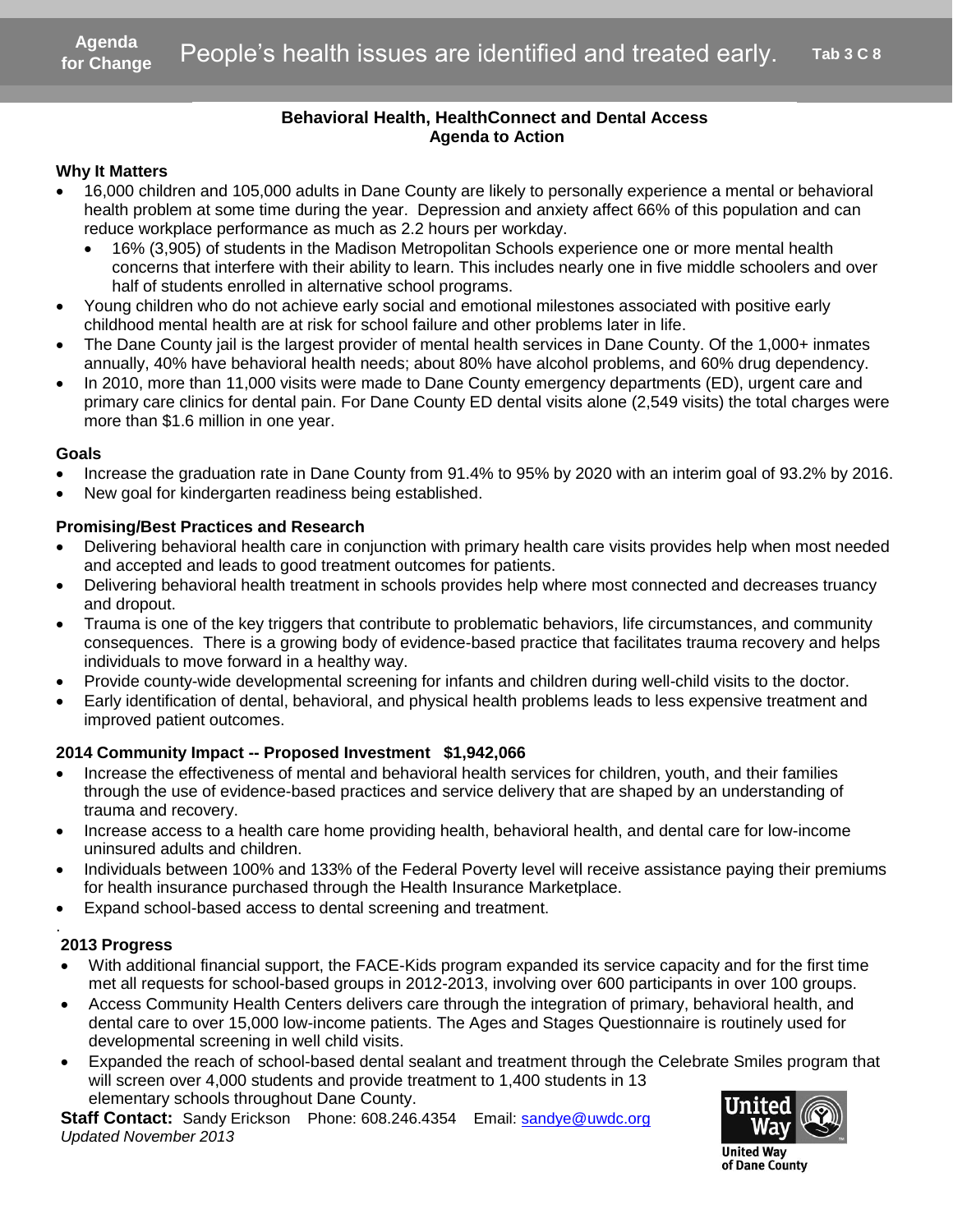### *Measures:*

The profile of Dane County's uninsured residents (6.6% -33.209): white, employed, between 26 and 64 years old. and earning less than \$15,856 (2012).





*HealthConnect's goal is to provide health insurance premium assistance for 6,600 low income Dane County residents during this enrollment period ending March 31, 2014.* 

-Cumulative Total Applications -

LIVE UNITED. United



**HealthConnect Applications and Enrollment** 

-Cumulative Enrollment -- Cumulative Ineligible

**Source: HealthConnect Data, United Way of Dane County**

People who have insurance are more likely to use preventive services and seek early care for health problems. This is our baseline data marking the implementation of the Affordable Care Act (ACA) on October 1, 2013. Over time, we expect to see a decrease in the percentage of Dane County residents with incomes under 133% FPL who are uninsured and have been able to purchase insurance through the Health Insurance Marketplace with assistance from the HealthConnect program. The delay in ACA full implementation has delayed HealthConnect enrollment.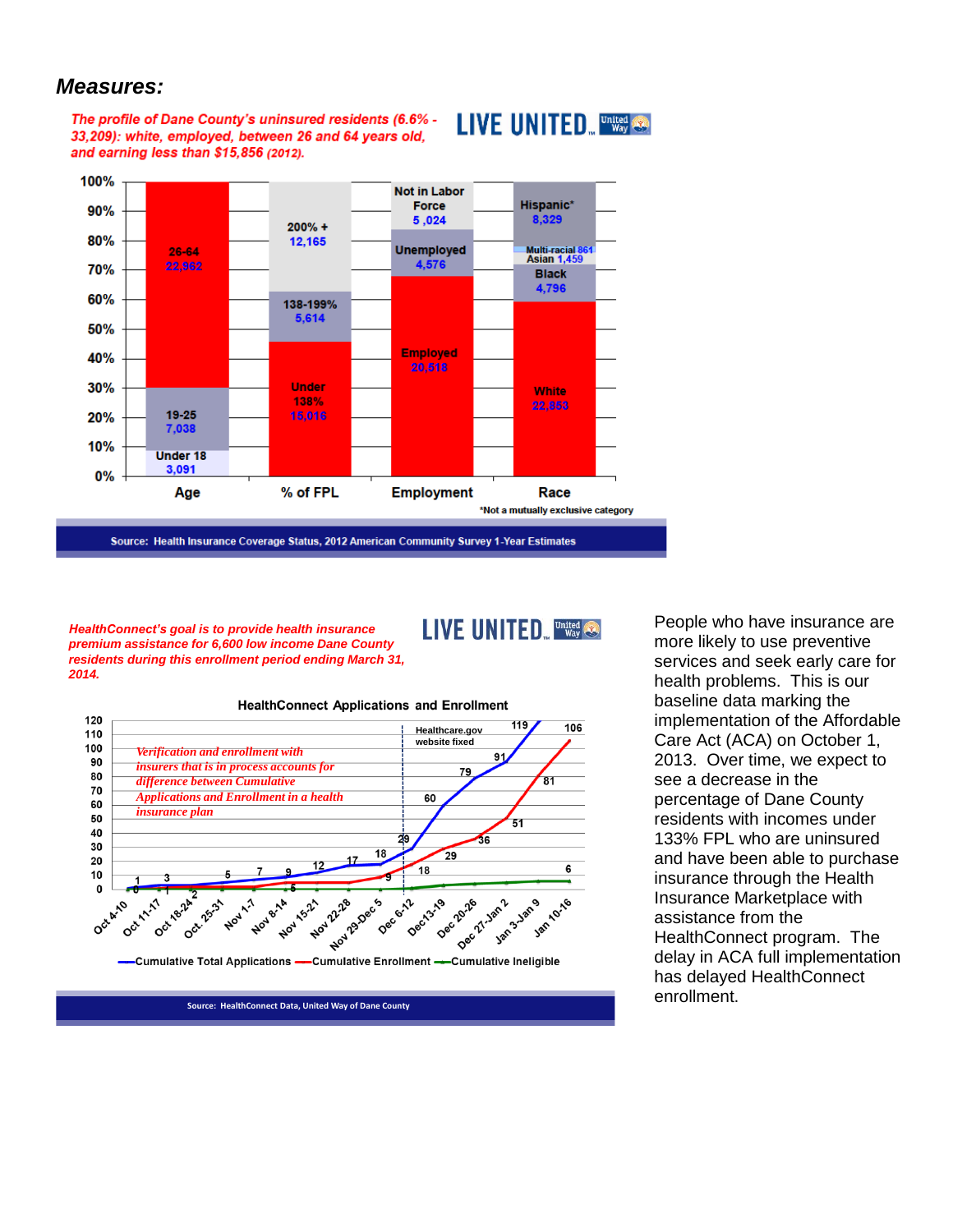

*People's health issues are identified and treated early.*

## **Increasing access to primary health care resources – dental, behavioral health and primary care.**

### **Results**

Our guiding goals in this Agenda for Change area are to provide **early access to primary health care resources** that deliver preventive services and the **right care** at the **right time** and the **right place**. We continue to deploy and support evidence-based practices proven to lead to these desired ends.



Connected with a primary care home

Culturally competent services that honors cultural, economic, linguistic, and other barriers to care

Providing care where the people are (especially kids) – school-based dental and behavioral health services

Integrated primary care/behavioral health services

Insurance coverage leads to seeking care earlier

## **Community engagement that shaped this work**

*Delegation to Increase Children's Physical Activity*

- Discussion with Children and Staff at Kennedy Heights and Vera Courts Community Centers and Boys and Girls Club
- Survey of child care providers for young children
- Town Hall Meeting sponsored by the Foundation for Black Women's Wellness and United Way of Dane County – a conversation with mothers and daughters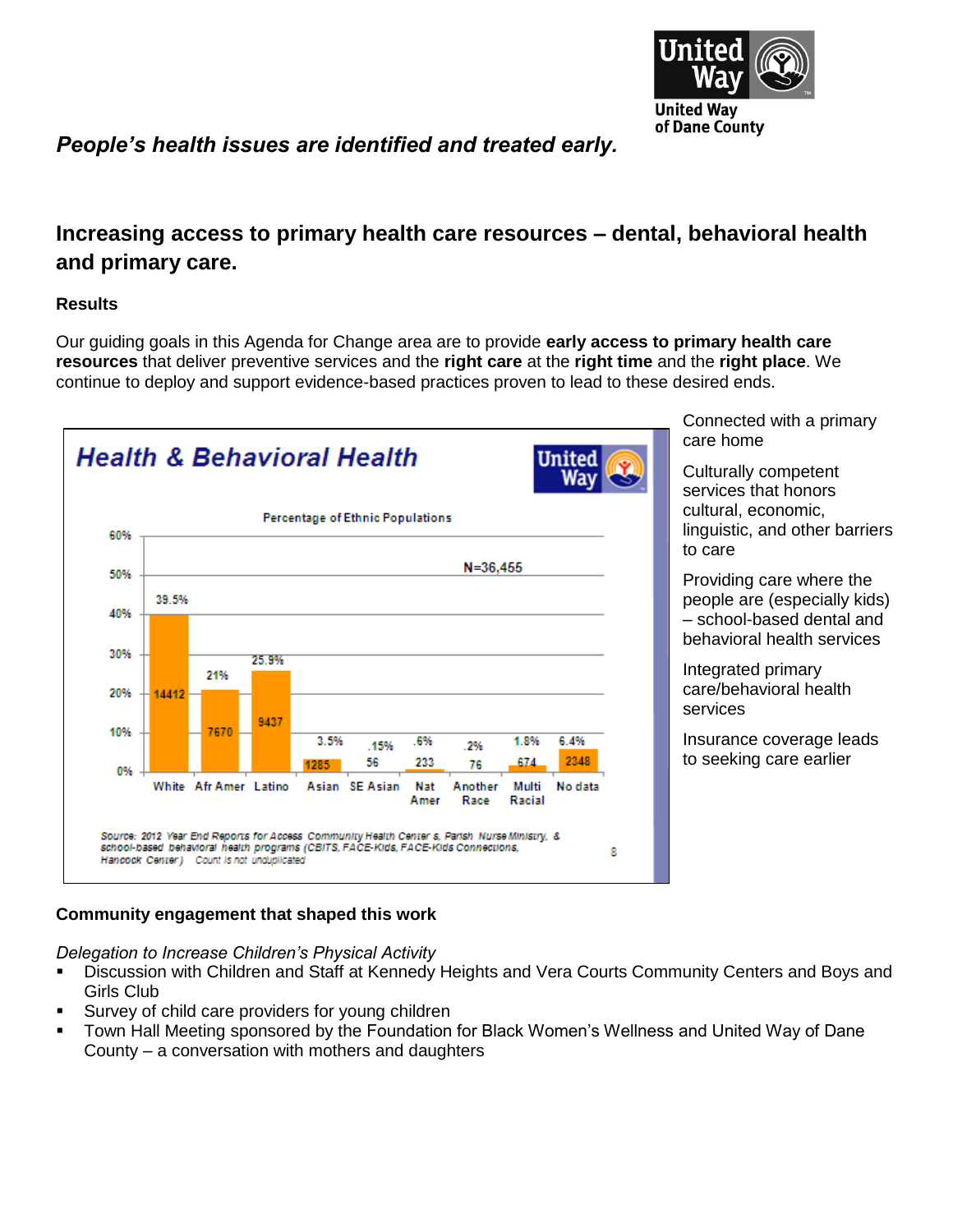### *Delegation to Improve Behavioral Health*

- Lunch and Learn With Consumers with severe & persistent mental illness re: their experiences, ideas and opinions about what does/doesn't work
- **Presentation and discussion with Key Club Volunteers**
- **Walking tour of State Street with Madison Police Officer**
- **Midnight field trip to Central Booking at the Dane County Jail on a Friday night**
- Bus tour of six community resources that a person might use as they move from a behavioral health crisis through recovery
- **Visit to Dane County's Detox Center**
- Community conversation with private therapists
- Visit to Emergency Service Unit (ESU) at the Mental Health Center of Dane County (Journey Mental Health Center)
- Day of Caring project: "Behavioral health in the workplace" conversation with HR Directors and employees to see the issues from an employer's perspective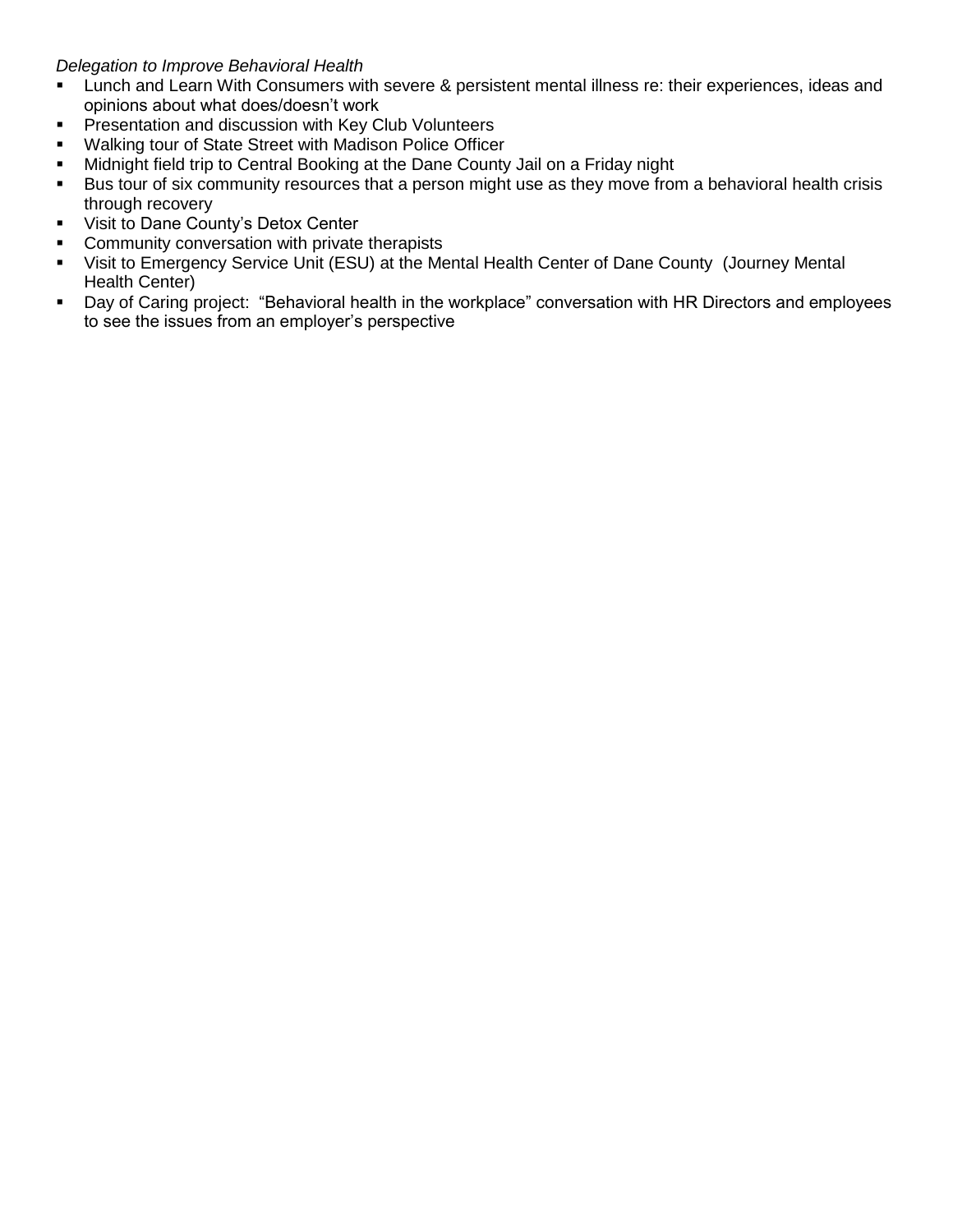Roster 2014

# *Healthy for Life Community Solutions Team*



**United Way**<br>of Dane County

| Karen Timberlake, Chair             | University of Wisconsin Population Health Institute |
|-------------------------------------|-----------------------------------------------------|
| Dan Frazier, Vice-Chair             | <b>US Bank</b>                                      |
| Jami L. Crespo                      | <b>Wisconsin Department of Health Services</b>      |
| <b>Larry Curtis</b>                 | <b>Community Volunteer</b>                          |
| Kevin Hayden                        | <b>Group Health Cooperative-SCW</b>                 |
| Andrea Hopkins                      | <b>ERDMAN</b>                                       |
| Karen M. Johnson                    | <b>Wisconsin Department of Health Services</b>      |
| Caitlin Kudlata, DDS                | <b>Madison No Fear Dentistry</b>                    |
| Scott Strong, Agency Representative | Community Partnerships, Inc.                        |
| Peg Smelser                         | <b>Community Volunteer</b>                          |
| <b>Carrie Vanderford Sanders</b>    | <b>Forward Community Investments</b>                |
| Mai Zong Vue                        | <b>Wisconsin Department of Health Services</b>      |
| Marcia Whittington                  | <b>Edgewood College</b>                             |
| Amy Williamson                      | <b>UW Carbone Cancer Center</b>                     |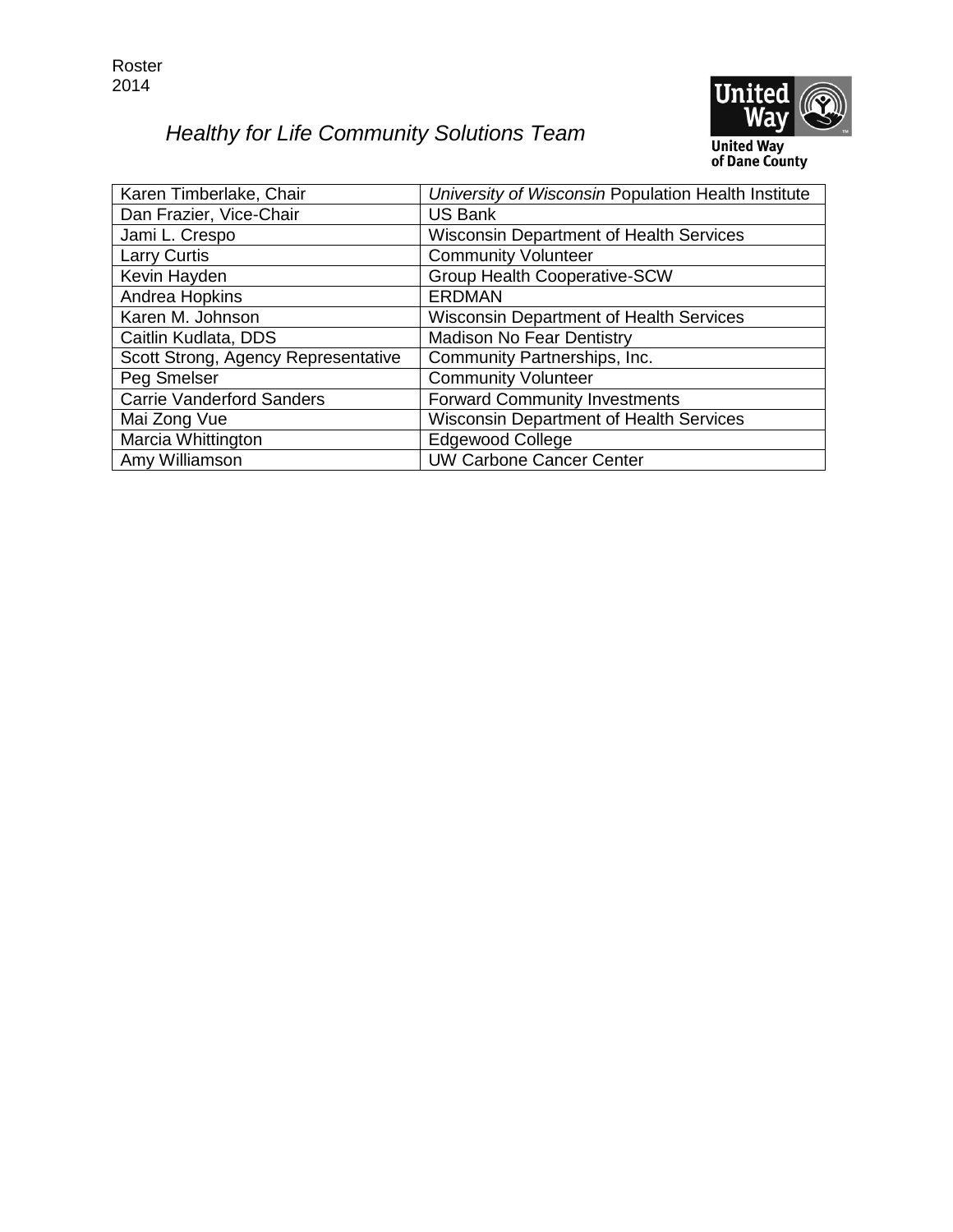

# *Delegation to increase Children's Physical Activity*

**United Way<br>of Dane County** 

| David Allen, Co-Chair    | UW American Family Children's Hospital                     |
|--------------------------|------------------------------------------------------------|
| Kevin Heppner, Co-Chair  | <b>Baker Tilly Virchow Krause</b>                          |
| Alanna Medearis          | Aldo Leopold Nature Center                                 |
| <b>Brenna Holzhauer</b>  | Aldo Leopold Nature Center, Nature Net                     |
| Chris Lay                | Madison Area Youth Soccer Association & Reddan Soccer Park |
| Don Wigington            | Special Olympics Wisconsin                                 |
| E.G. Schramka            | Irwin A. and Robert D. Goodman Foundation                  |
| Eric Hartwig             | <b>Goodman Community Center</b>                            |
| Jaimie Hollenback        | <b>Growing Together</b>                                    |
| Jill Jacklitz            | Group Health Cooperative of South Central Wisconsin        |
| <b>Julia Stanley</b>     | <b>Childhood Obesity Prevention Collaborative</b>          |
| Kevin Briski             | <b>Madison Parks</b>                                       |
| Kia Karlen               | Madison Children's Museum                                  |
| Lucy Chaffin             | Madison School and Community Recreation                    |
| Peg Smelser              | United Way Healthy for Life CST Community Volunteer        |
| <b>Sharon Baldwin</b>    | <b>YMCA - Dane County</b>                                  |
| Stephanie Hayden         | <b>Foundation for Madison's Public Schools</b>             |
| <b>Stephanie Navarre</b> | YMCA - Dane County                                         |
| <b>Steve Steinhoff</b>   | Capital Area Regional Planning Commission                  |
| Susan Webb-Lukomski      | <b>Public Health Madison and Dane County</b>               |
| Tanya Kirtz              | Community Coordinated Child Care (4C)                      |
| <b>Tim Peterson</b>      | <b>Madison Metropolitan School District</b>                |